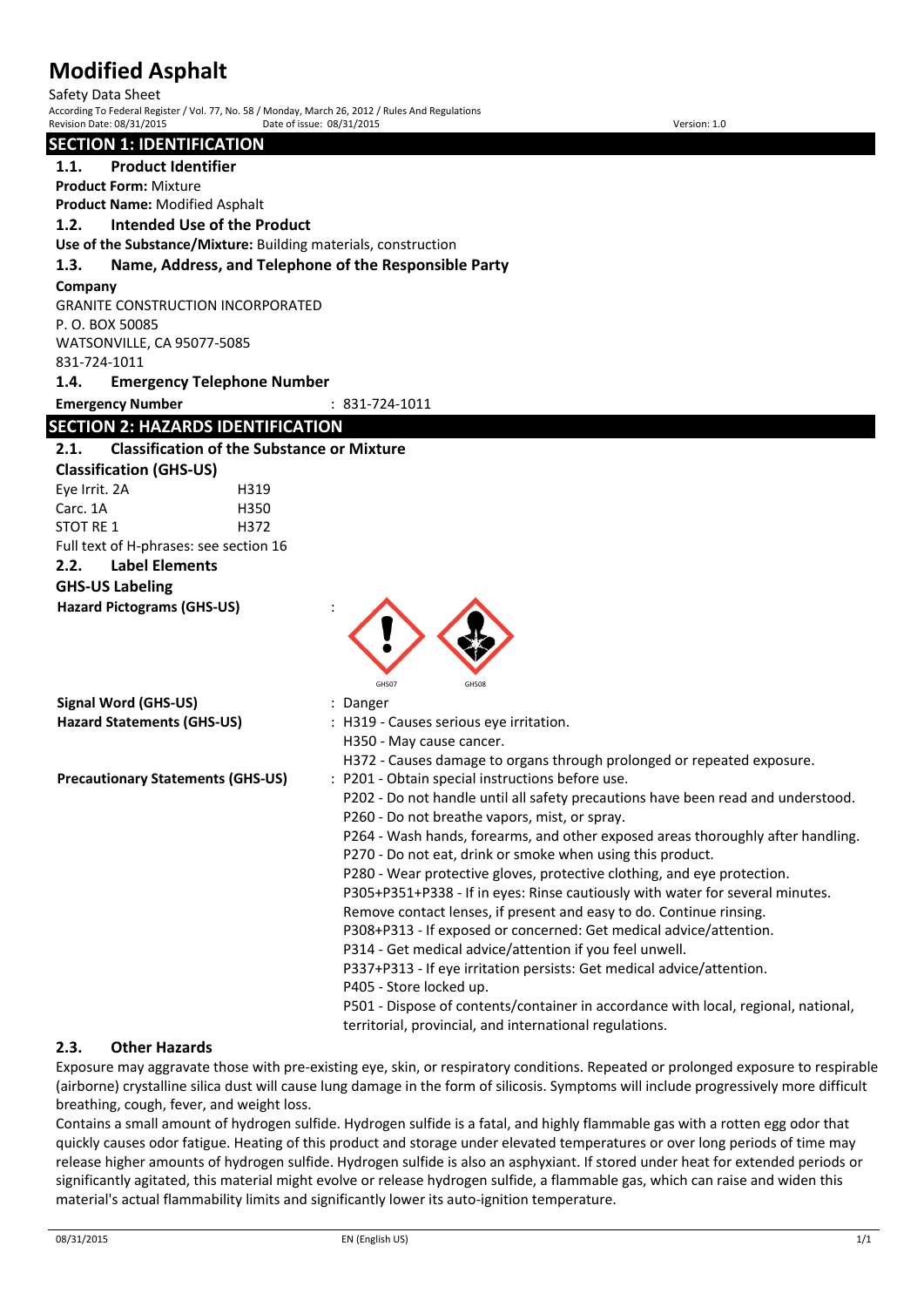Safety Data Sheet

According to Federal Register / Vol. 77, No. 58 / Monday, March 26, 2012 / Rules and Regulations

#### **2.4. Unknown Acute Toxicity (GHS-US)**

No data available

### **SECTION 3: COMPOSITION/INFORMATION ON INGREDIENTS**

**3.1. Substance**

Not applicable **3.2. Mixture**

| J.Z.<br><u>IVIIXLUI E</u>                                   |                           |              |                                                                                     |
|-------------------------------------------------------------|---------------------------|--------------|-------------------------------------------------------------------------------------|
| <b>Name</b>                                                 | <b>Product Identifier</b> | %            | <b>Classification (GHS-US)</b>                                                      |
| Mineral Aggregate (crushed stone, sand and<br>gravel)       | N/A                       | > 85         | Not classified                                                                      |
| Quartz                                                      | (CAS No) 14808-60-7       | $0 - 20$     | Carc. 1A, H350<br><b>STOT SE 3, H335</b><br><b>STOT RE 1, H372</b>                  |
| Distillates, petroleum, petroleum residues<br>vacuum        | (CAS No) 68955-27-1       | $0 - 5$      | Carc. 1B, H350                                                                      |
| Rubber, reclaimed                                           | (CAS No) 139497-04-4      | $1.3 - 1.8$  | Not classified                                                                      |
| Calcium hydroxide                                           | (CAS No) 1305-62-0        | $1.02 - 1.4$ | Skin Irrit. 2, H315<br>Eye Dam. 1, H318<br>STOT SE 3, H335<br>Aquatic Acute 3, H402 |
| Extracts, petroleum, heavy naphthenic distillate<br>solvent | (CAS No) 64742-11-6       | $0.1 - 0.2$  | Carc. 1B, H350<br>Aquatic Acute 2, H401                                             |
| Full text of H-phrases: see section 16                      |                           |              |                                                                                     |

# **SECTION 4: FIRST AID MEASURES**

#### **4.1. Description of First Aid Measures**

**First-aid Measures General**: Never give anything by mouth to an unconscious person. If you feel unwell, seek medical advice (show the label if possible).

**First-aid Measures After Inhalation**: Remove to fresh air and keep at rest in a position comfortable for breathing. Obtain medical attention if breathing difficulty persists.

**First-aid Measures After Skin Contact**: Rinse immediately with plenty of water. Obtain medical attention if irritation develops or persists.

**First-aid Measures After Eye Contact**: Rinse cautiously with water for at least 15 minutes. Remove contact lenses, if present and easy to do. Continue rinsing. Obtain medical attention.

**First-aid Measures After Ingestion**: Do not induce vomiting. Rinse mouth. Seek medical attention if any problems arise.

**4.2. Most important symptoms and effects, both acute and delayed**

**Symptoms/Injuries:** Causes damage to organs through prolonged or repeated exposure. Causes serious eye irritation. **Symptoms/Injuries After Inhalation:** Repeated exposure to respirable (airborne) crystalline silica dust will cause lung damage in the form of silicosis. Inhalation of fumes or vapours may cause respiratory irritation. WARNING: irritating and toxic hydrogen sulfide gas may be present. Greater than 15-20ppm continuous exposure can cause mucous membrane and respiratory tract irritation. 50-500 ppm can cause headache, nausea, and dizziness. Continued exposure at these levels can lead to loss of reasoning and balance, difficulty in breathing, fluid in the lungs, and possible loss of consciousness. Greater than 500ppm can cause rapid unconsciousness and death if not promptly revived.

**Symptoms/Injuries After Skin Contact:** Repeated or prolonged skin contact may cause irritation.

**Symptoms/Injuries After Eye Contact:** Redness, pain, swelling, itching, burning, tearing, and blurred vision.

**Symptoms/Injuries After Ingestion:** Ingestion is likely to be harmful or have adverse effects.

**Chronic Symptoms:** May cause cancer. Causes damage to organs through prolonged or repeated exposure. Repeated or prolonged exposure to respirable (airborne) crystalline silica dust will cause lung damage in the form of silicosis. Symptoms will include progressively more difficult breathing, cough, fever, and weight loss. Repeated or prolonged skin contact may cause dermatitis and defatting. Product may contain polynuclear aromatic hydrocarbons (PNAs). Evidence from animal studies indicates that prolonged exposure to various PNAs can cause cancer of the lungs, skin and other organs.

### **4.3. Indication of Any Immediate Medical Attention and Special Treatment Needed**

If you feel unwell, seek medical advice (show the label where possible).

## **SECTION 5: FIRE-FIGHTING MEASURES**

### **5.1. Extinguishing Media**

**Suitable Extinguishing Media:** Alcohol-resistant foam. Carbon dioxide (CO<sub>2</sub>). Earth. Sand. Dry chemical powder.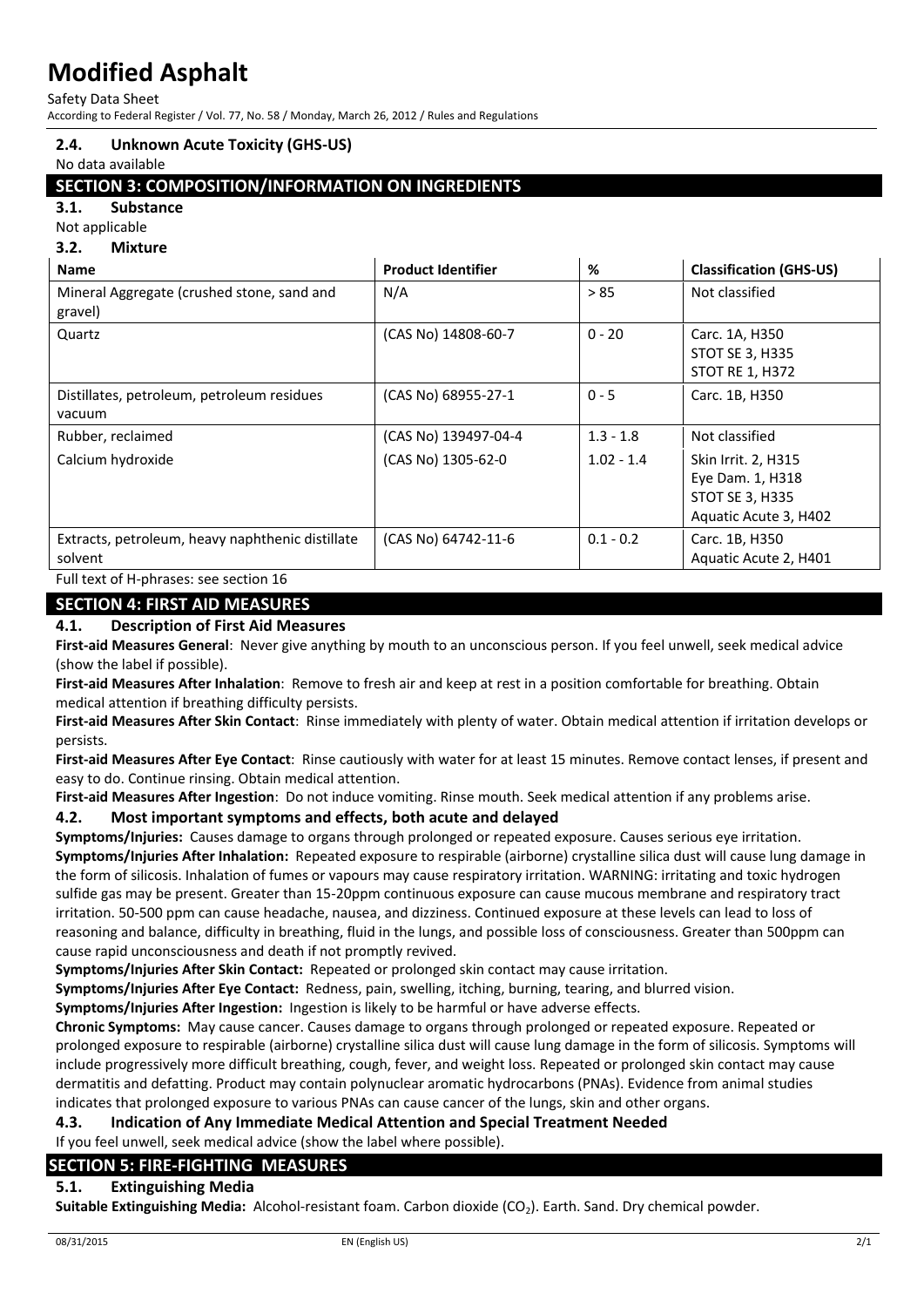Safety Data Sheet

According to Federal Register / Vol. 77, No. 58 / Monday, March 26, 2012 / Rules and Regulations

**Unsuitable Extinguishing Media:** Do not use water when molten material is involved, may react violently or explosively on contact with water. Reacts violently on contact with water. A heavy water stream may spread burning liquid.

## **5.2. Special Hazards Arising From the Substance or Mixture**

**Fire Hazard:** Not considered flammable but may burn at high temperatures.

**Explosion Hazard:** Contains a small amount of hydrogen sulfide. Hydrogen sulfide is a fatal and highly flammable gas with a rotten egg odor that quickly causes odor fatigue. Heating of this product and storage under elevated temperatures or over long periods of time may release higher amounts of hydrogen sulfide. Hydrogen sulfide is also an asphyxiant.

**Reactivity:** Hazardous reactions will not occur under normal conditions.

### **5.3. Advice for Firefighters**

**Precautionary Measures Fire:** Exercise caution when fighting any chemical fire.

**Firefighting Instructions:** Do not allow run-off from fire fighting to enter drains or water sources. Use water spray or fog for cooling exposed containers. Do not breathe fumes from fires or vapors from decomposition. Remove containers from fire area if this can be done without risk.

**Other Information:** Do not add water to molten material as this may cause spattering.

## **SECTION 6: ACCIDENTAL RELEASE MEASURES**

### **6.1. Personal Precautions, Protective Equipment and Emergency Procedures**

**General Measures**: Avoid all contact with skin, eyes, or clothing. Do NOT breathe dust, vapor, mist, or spray. Keep away from open flames, hot surfaces and sources of ignition. No smoking.

#### **6.1.1. For Non-emergency Personnel**

**Protective Equipment:** Use appropriate personal protection equipment (PPE).

**Emergency Procedures:** Evacuate unnecessary personnel.

#### **6.1.2. For Emergency Responders**

**Emergency Procedures:** Eliminate ignition sources. Stop leak if safe to do so. If possible, stop flow of product.

**6.2. Environmental Precautions**

Prevent entry to sewers and public waters.

### **6.3. Methods and Material for Containment and Cleaning Up**

**For Containment:** Contain any spills with dikes or absorbents to prevent migration and entry into sewers or streams. Where possible allow molten material to solidify naturally.

**Methods for Cleaning Up:** Cool molten material to limit spreading. Allow liquid material to solidify before cleaning up. Take up mechanically (sweeping, shoveling) and collect in suitable container for disposal.

#### **6.4. Reference to Other Sections**

Concerning disposal elimination after cleaning, see item 13.

### **SECTION 7: HANDLING AND STORAGE**

### **7.1. Precautions for Safe Handling**

**Additional Hazards When Processed:** Keep away from heat/sparks/open flames/hot surfaces. – No smoking.

**Precautions for Safe Handling:** Protect skin and eyes from contact with molten material. Do NOT breathe dust, vapor, mist, or spray.

### **7.2. Conditions for Safe Storage, Including Any Incompatibilities**

**Storage Conditions:** Keep in fireproof place.

**Storage Area:** Store in a well-ventilated place. Keep cool.

#### **7.3. Specific End Use(s)**

Building materials, construction.

### **SECTION 8: EXPOSURE CONTROLS/PERSONAL PROTECTION**

#### **8.1. Control Parameters**

For substances listed in section 3 that are not listed here, there are no established exposure limits from the manufacturer, supplier, importer, or the appropriate advisory agency including: ACGIH (TLV), NIOSH (REL), or OSHA (PEL).

| <b>USA ACGIH</b><br>ACGIH TWA $(mg/m3)$<br>0.025 mg/m <sup>3</sup> (respirable fraction)                                             |  |  |
|--------------------------------------------------------------------------------------------------------------------------------------|--|--|
|                                                                                                                                      |  |  |
| <b>ACGIH chemical category</b><br>A2 - Suspected Human Carcinogen<br><b>USA ACGIH</b>                                                |  |  |
| NIOSH REL (TWA) (mg/m <sup>3</sup> )<br>0.05 mg/m <sup>3</sup> (respirable dust)<br><b>USA NIOSH</b>                                 |  |  |
| US IDLH $(mg/m3)$<br>50 mg/m <sup>3</sup> (respirable dust)<br><b>USA IDLH</b>                                                       |  |  |
| 250 mppcf/%SiO <sub>2</sub> +5, 10mg/m <sup>3</sup> /%SiO <sub>2</sub> +2<br>OSHA PEL (STEL) (mg/m <sup>3</sup> )<br><b>USA OSHA</b> |  |  |
| Calcium hydroxide (1305-62-0)                                                                                                        |  |  |
| ACGIH TWA $(mg/m3)$<br>5 mg/ $m3$<br><b>USA ACGIH</b>                                                                                |  |  |
| NIOSH REL (TWA) $(mg/m3)$<br>5 mg/ $m3$<br><b>USA NIOSH</b>                                                                          |  |  |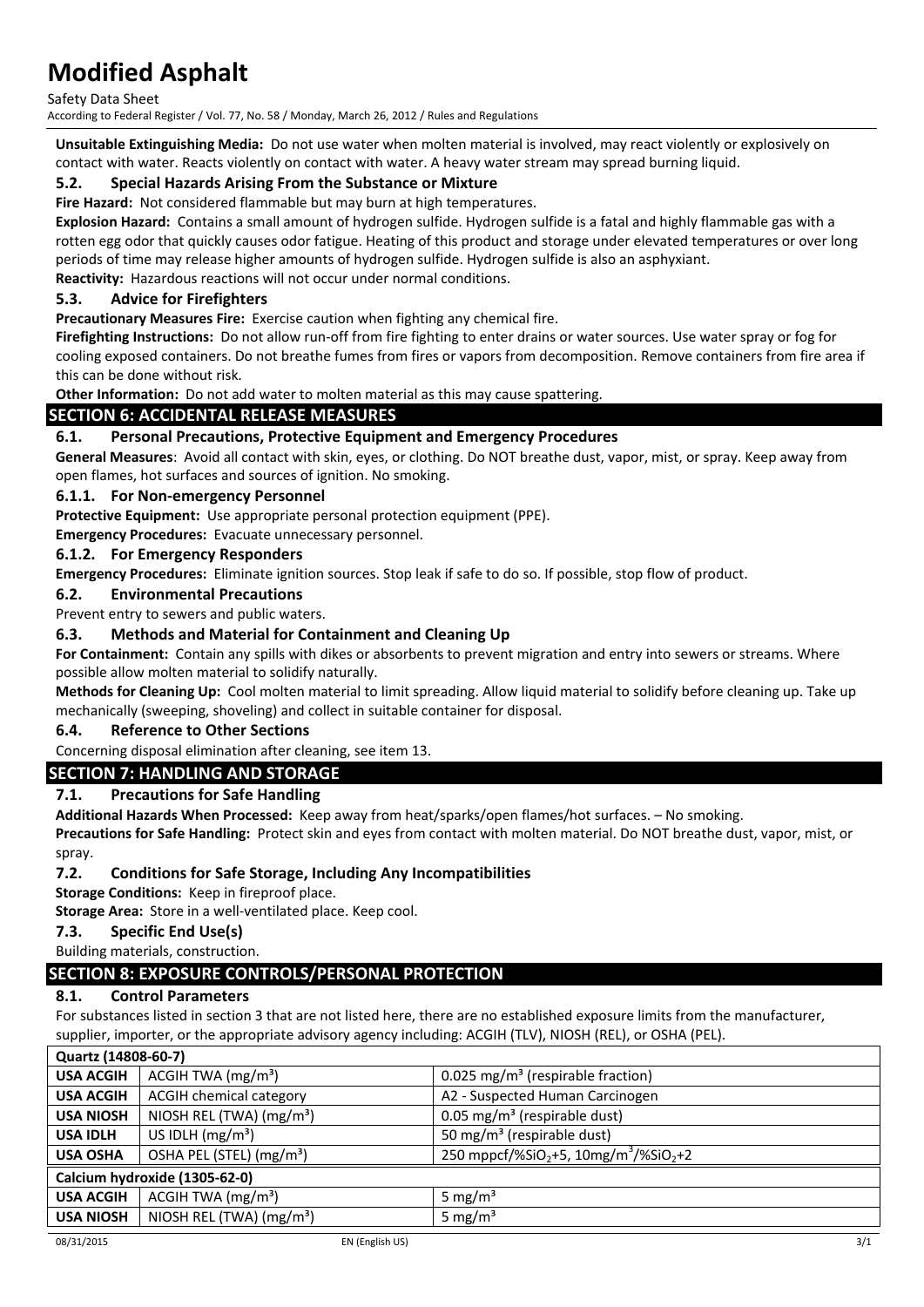Safety Data Sheet

According to Federal Register / Vol. 77, No. 58 / Monday, March 26, 2012 / Rules and Regulations

| <b>USA OSHA</b>                 | OSHA PEL (TWA) (mg/m <sup>3</sup> )                                                                     | 15 mg/m <sup>3</sup> (total dust)<br>5 mg/m <sup>3</sup> (respirable fraction)    |  |
|---------------------------------|---------------------------------------------------------------------------------------------------------|-----------------------------------------------------------------------------------|--|
|                                 |                                                                                                         |                                                                                   |  |
| 8.2.                            | <b>Exposure Controls</b>                                                                                |                                                                                   |  |
|                                 | <b>Appropriate Engineering Controls</b>                                                                 | : Ensure adequate ventilation, especially in confined areas. Emergency eye wash   |  |
|                                 |                                                                                                         | fountains and safety showers should be available in the immediate vicinity of any |  |
|                                 |                                                                                                         | potential exposure. Ensure all national/local regulations are observed.           |  |
|                                 | <b>Personal Protective Equipment</b>                                                                    | : Protective goggles. Gloves. Protective clothing. Dust formation: dust mask.     |  |
|                                 |                                                                                                         |                                                                                   |  |
|                                 | <b>Materials for Protective Clothing</b>                                                                | : Chemically resistant materials and fabrics.                                     |  |
| <b>Hand Protection</b>          |                                                                                                         | : Wear chemically resistant protective gloves.                                    |  |
| <b>Eye Protection</b>           |                                                                                                         | : Chemical goggles or safety glasses.                                             |  |
| <b>Skin and Body Protection</b> |                                                                                                         | : Wear suitable protective clothing.                                              |  |
| <b>Respiratory Protection</b>   |                                                                                                         | : Use NIOSH-approved dust mask if dust has the potential to become airborne.      |  |
|                                 | <b>Environmental Exposure Controls</b><br>Do not allow the product to be released into the environment. |                                                                                   |  |
|                                 | <b>Consumer Exposure Controls</b>                                                                       | : Do not eat, drink or smoke during use.                                          |  |
|                                 | <b>SECTION 9: PHYSICAL AND CHEMICAL PROPERTIES</b>                                                      |                                                                                   |  |
| 9.1.                            | <b>Information on Basic Physical and Chemical Properties</b>                                            |                                                                                   |  |
| <b>Physical State</b>           |                                                                                                         | $:$ Solid                                                                         |  |
| Appearance                      |                                                                                                         | No data available                                                                 |  |
| Odor                            |                                                                                                         | No data available                                                                 |  |
| <b>Odor Threshold</b>           |                                                                                                         | No data available                                                                 |  |
| pH                              |                                                                                                         | No data available                                                                 |  |
| <b>Evaporation Rate</b>         |                                                                                                         | No data available                                                                 |  |
| <b>Melting Point</b>            |                                                                                                         | No data available                                                                 |  |
| <b>Freezing Point</b>           |                                                                                                         | No data available                                                                 |  |
| <b>Boiling Point</b>            |                                                                                                         | No data available                                                                 |  |
| <b>Flash Point</b>              |                                                                                                         | No data available                                                                 |  |
|                                 | <b>Auto-ignition Temperature</b>                                                                        | No data available                                                                 |  |
|                                 | <b>Decomposition Temperature</b>                                                                        | No data available                                                                 |  |
| Flammability (solid, gas)       |                                                                                                         | No data available                                                                 |  |
| <b>Vapor Pressure</b>           |                                                                                                         | No data available                                                                 |  |
|                                 | Relative Vapor Density at 20 °C                                                                         | No data available                                                                 |  |
| <b>Relative Density</b>         |                                                                                                         | No data available                                                                 |  |
| <b>Specific Gravity</b>         |                                                                                                         | No data available                                                                 |  |
| Solubility                      |                                                                                                         | No data available                                                                 |  |

**Partition Coefficient: N-Octanol/Water** : No data available **Viscosity** : No data available

**9.2. Other Information** No additional information available

# **SECTION 10: STABILITY AND REACTIVITY**

**10.1. Reactivity:** Hazardous reactions will not occur under normal conditions.

**10.2. Chemical Stability:** Stable under recommended handling and storage conditions (see section 7).

- **10.3. Possibility of Hazardous Reactions:** Hazardous polymerization will not occur.
- **10.4. Conditions to Avoid:** Incompatible materials.

**10.5. Incompatible Materials:** Strong acids, strong bases, strong oxidizers.

**10.6. Hazardous Decomposition Products:** Quartz (silica) will dissolve in hydroflouric acid producing a corrosive gas, silicon tetrafluoride.

# **SECTION 11: TOXICOLOGICAL INFORMATION**

# **11.1. Information On Toxicological Effects**

**Acute Toxicity:** Not classified

| Quartz (14808-60-7)    |              |
|------------------------|--------------|
| <b>LD50 Oral Rat</b>   | 5000 mg/kg   |
| <b>LD50 Dermal Rat</b> | · 5000 mg/kg |
|                        |              |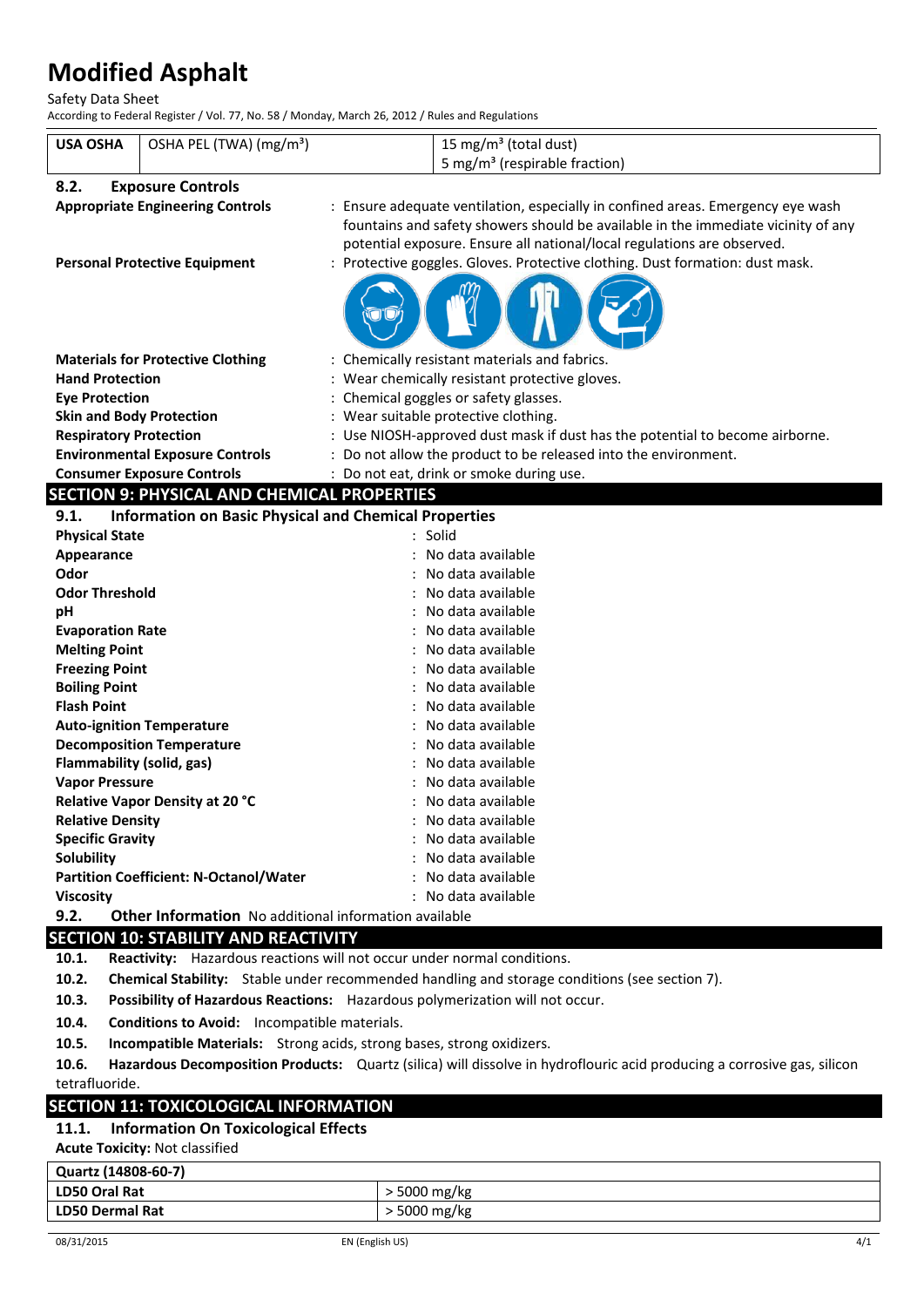Safety Data Sheet

According to Federal Register / Vol. 77, No. 58 / Monday, March 26, 2012 / Rules and Regulations

| Extracts, petroleum, heavy naphthenic distillate solvent (64742-11-6) |  |  |
|-----------------------------------------------------------------------|--|--|
| $>$ 5000 mg/kg                                                        |  |  |
| > 2000 mg/kg                                                          |  |  |
| Calcium hydroxide (1305-62-0)                                         |  |  |
| 7340 mg/kg                                                            |  |  |
| Distillates, petroleum, petroleum residues vacuum (68955-27-1)        |  |  |
| 4320 mg/kg                                                            |  |  |
| $>$ 2000 mg/kg                                                        |  |  |
| 4,320.00 mg/kg body weight                                            |  |  |
|                                                                       |  |  |

**Skin Corrosion/Irritation:** Not classified

**Serious Eye Damage/Irritation:** Causes serious eye irritation.

**Respiratory or Skin Sensitization:** Not classified

**Germ Cell Mutagenicity:** Not classified

**Carcinogenicity:** May cause cancer.

| Quartz (14808-60-7) |  |
|---------------------|--|
|---------------------|--|

| <b>IARC</b> group                                |                                               |  |
|--------------------------------------------------|-----------------------------------------------|--|
| <b>National Toxicology Program (NTP) Status</b>  | Known Human Carcinogens.                      |  |
| <b>OSHA Hazard Communication Carcinogen List</b> | In OSHA Hazard Communication Carcinogen list. |  |

**Reproductive Toxicity:** Not classified

**Specific Target Organ Toxicity (Single Exposure):** Not classified

**Specific Target Organ Toxicity (Repeated Exposure):** Causes damage to organs through prolonged or repeated exposure.

#### **Aspiration Hazard:** Not classified

**Symptoms/Injuries After Inhalation:** Repeated exposure to respirable (airborne) crystalline silica dust will cause lung damage in the form of silicosis. Inhalation of fumes or vapours may cause respiratory irritation. WARNING: irritating and toxic hydrogen sulfide gas may be present. Greater than 15-20ppm continuous exposure can cause mucous membrane and respiratory tract irritation. 50-500 ppm can cause headache, nausea, and dizziness. Continued exposure at these levels can lead to loss of reasoning and balance, difficulty in breathing, fluid in the lungs, and possible loss of consciousness. Greater than 500ppm can cause rapid unconsciousness and death if not promptly revived.

**Symptoms/Injuries After Skin Contact:** Repeated or prolonged skin contact may cause irritation.

**Symptoms/Injuries After Eye Contact:** Redness, pain, swelling, itching, burning, tearing, and blurred vision.

**Symptoms/Injuries After Ingestion:** Ingestion is likely to be harmful or have adverse effects.

**Chronic Symptoms:** May cause cancer. Causes damage to organs through prolonged or repeated exposure. Repeated or prolonged exposure to respirable (airborne) crystalline silica dust will cause lung damage in the form of silicosis. Symptoms will include progressively more difficult breathing, cough, fever, and weight loss. Repeated or prolonged skin contact may cause dermatitis and defatting. Product may contain polynuclear aromatic hydrocarbons (PNAs). Evidence from animal studies indicates that prolonged exposure to various PNAs can cause cancer of the lungs, skin and other organs.

### **SECTION 12: ECOLOGICAL INFORMATION**

#### **12.1. Toxicity**

| Extracts, petroleum, heavy naphthenic distillate solvent (64742-11-6)                   |                                                         |  |
|-----------------------------------------------------------------------------------------|---------------------------------------------------------|--|
| EC50 Daphnia 1                                                                          | 1.4 mg/l (Exposure time: 48 h - Species: Daphnia magna) |  |
| Calcium hydroxide (1305-62-0)                                                           |                                                         |  |
| LC50 Fish 1                                                                             | 50.6 mg/l                                               |  |
| Distillates, petroleum, petroleum residues vacuum (68955-27-1)                          |                                                         |  |
| LC50 Fish 1<br>48 mg/l (Exposure time: 96 h - Species: Brachydanio rerio [semi-static]) |                                                         |  |
| Persistence and Degradability No additional information available<br>12.2.              |                                                         |  |
| <b>Bioaccumulative Potential</b><br>12.3.                                               |                                                         |  |
| Calcium hydroxide (1305-62-0)                                                           |                                                         |  |
| <b>BCF</b> fish 1                                                                       | (no bioaccumulation)                                    |  |
| Mobility in Soil No additional information available<br>12 A                            |                                                         |  |

#### **12.4. Mobility in Soil** No additional information available

### **12.5. Other Adverse Effects**

**Other Information Community Community Community Community Community Community Community Community Community Community Community Community Community Community Community Community Community**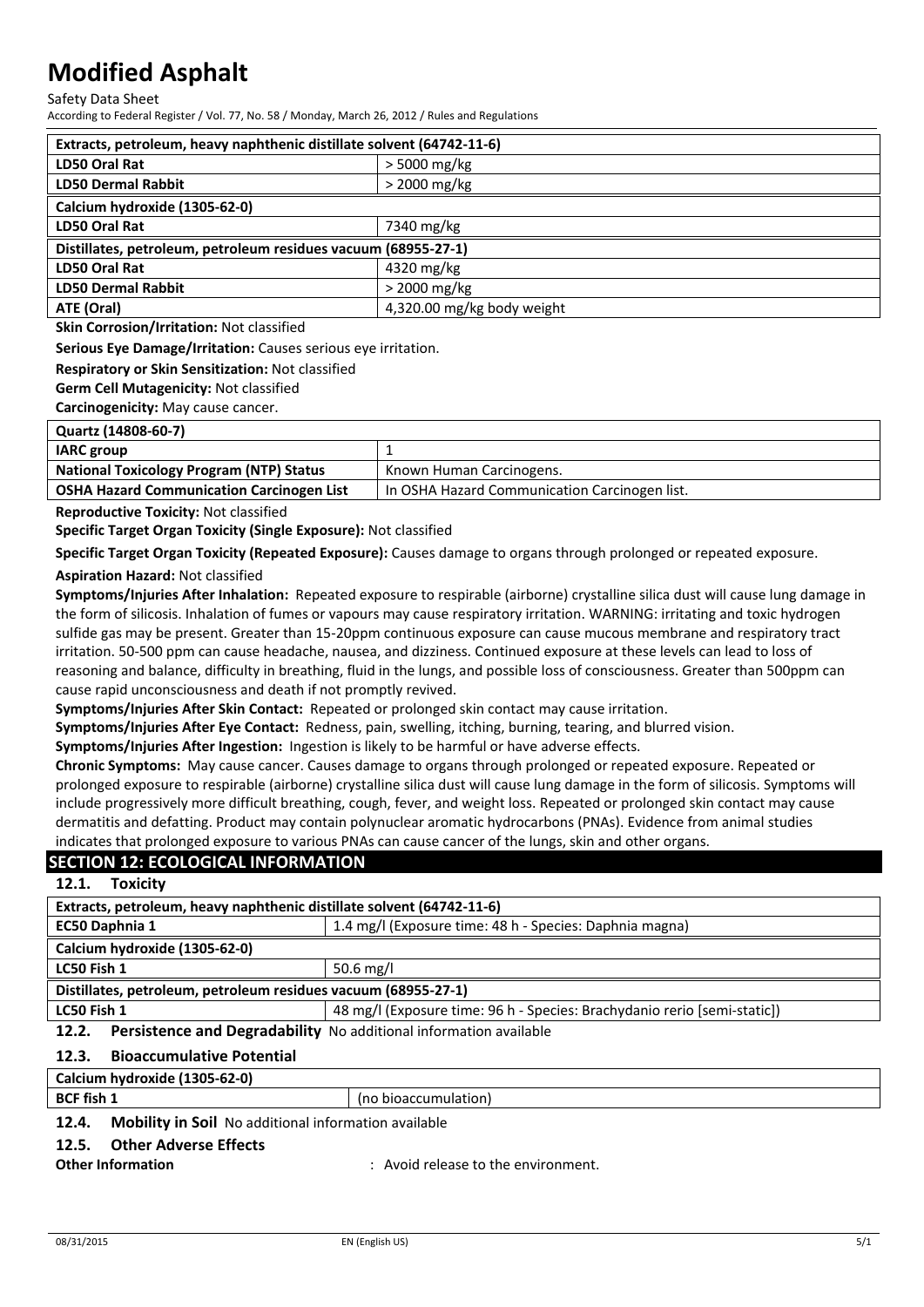Safety Data Sheet

According to Federal Register / Vol. 77, No. 58 / Monday, March 26, 2012 / Rules and Regulations

#### **SECTION 13: DISPOSAL CONSIDERATIONS**

#### **13.1. Waste treatment methods**

**Waste Disposal Recommendations:** Dispose of waste material in accordance with all local, regional, national, provincial, territorial and international regulations.

**Ecology – Waste Materials:** Avoid release to the environment.

### **SECTION 14: TRANSPORT INFORMATION**

14.1. In Accordance with DOT Not regulated for transport

**14.2. In Accordance with IMDG** Not regulated for transport

14.3. In Accordance with IATA Not regulated for transport

## **SECTION 15: REGULATORY INFORMATION**

**15.1 US Federal Regulations**

**Modified Asphalt**

| SARA Section 311/312 Hazard Classes                                       | Delayed (chronic) health hazard |  |
|---------------------------------------------------------------------------|---------------------------------|--|
| Quartz (14808-60-7)                                                       |                                 |  |
| Listed on the United States TSCA (Toxic Substances Control Act) inventory |                                 |  |
| SARA Section 311/312 Hazard Classes                                       | Immediate (acute) health hazard |  |
|                                                                           | Delayed (chronic) health hazard |  |
| <b>Rubber, reclaimed (139497-04-4)</b>                                    |                                 |  |
| Listed on the United States TSCA (Toxic Substances Control Act) inventory |                                 |  |
| Extracts, petroleum, heavy naphthenic distillate solvent (64742-11-6)     |                                 |  |
| Listed on the United States TSCA (Toxic Substances Control Act) inventory |                                 |  |
| Calcium hydroxide (1305-62-0)                                             |                                 |  |
| Listed on the United States TSCA (Toxic Substances Control Act) inventory |                                 |  |
| SARA Section 311/312 Hazard Classes                                       | Immediate (acute) health hazard |  |
| Distillates, petroleum, petroleum residues vacuum (68955-27-1)            |                                 |  |
| Listed on the United States TSCA (Toxic Substances Control Act) inventory |                                 |  |
|                                                                           |                                 |  |

#### **15.2 US State Regulations**

**Quartz (14808-60-7)**

| U.S. - California - Proposition 65 - Carcinogens List      | WARNING: This product contains chemicals known to the State of |  |
|------------------------------------------------------------|----------------------------------------------------------------|--|
|                                                            | California to cause cancer.                                    |  |
| Quartz (14808-60-7)                                        |                                                                |  |
| U.S. - Massachusetts - Right To Know List                  |                                                                |  |
| U.S. - New Jersey - Right to Know Hazardous Substance List |                                                                |  |

U.S. - Pennsylvania - RTK (Right to Know) List

**Extracts, petroleum, heavy naphthenic distillate solvent (64742-11-6)**

U.S. - Massachusetts - Right To Know List

**Calcium hydroxide (1305-62-0)**

U.S. - Massachusetts - Right To Know List

U.S. - New Jersey - Right to Know Hazardous Substance List

U.S. - Pennsylvania - RTK (Right to Know) List

| SECTION 16: OTHER INFORMATION, INCLUDING DATE OF PREPARATION OR LAST REVISION <b>\</b> |  |
|----------------------------------------------------------------------------------------|--|
|                                                                                        |  |

**Revision Date** : 08/31/2015

**Other Information Channel Exercise 3 and SUS CHANNEL 1. This document has been prepared in accordance with the SDS** requirements of the OSHA Hazard Communication Standard 29 CFR 1910.1200.

#### **GHS Full Text Phrases**:

| Aquatic Acute 2 | Hazardous to the aquatic environment - Acute Hazard Category 2 |
|-----------------|----------------------------------------------------------------|
| Aquatic Acute 3 | Hazardous to the aquatic environment - Acute Hazard Category 3 |
| Carc. 1A        | Carcinogenicity Category 1A                                    |
| Carc. 1B        | Carcinogenicity Category 1B                                    |
| Carc. 2         | <b>Carcinogenicity Category 2</b>                              |
| Eye Dam. 1      | Serious eye damage/eye irritation Category 1                   |